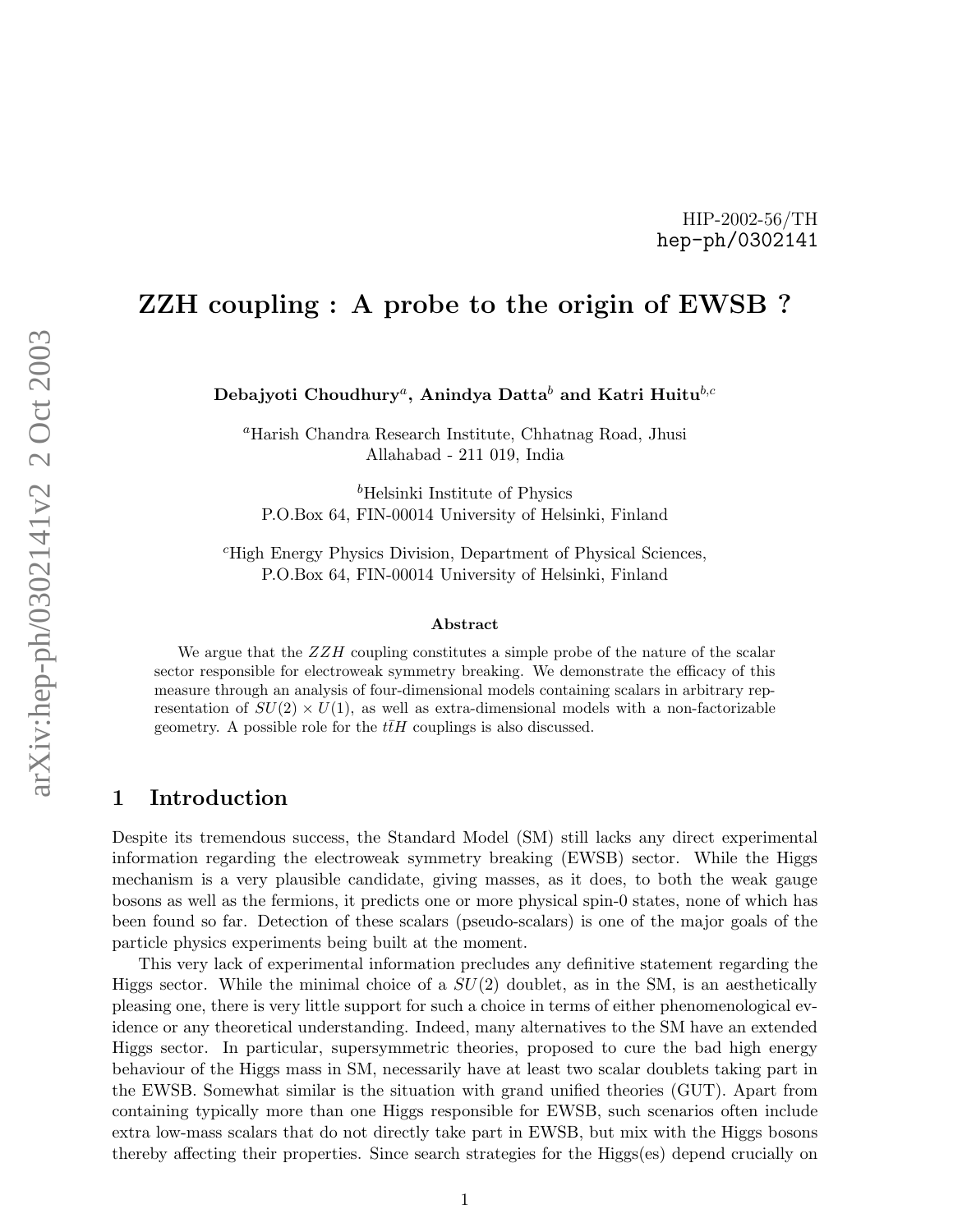the possible decay channels, any such mixing will have very definite consequences. Examples are afforded by the recently proposed models for TeV scale gravity. The low-energy effective theory obtained upon compactification of the extra space time dimensions typically contain one or more scalars that do not contribute to the EWSB, but may mix with the SM Higgs, thus modifying the Higgs decay patterns in general.

In future experiments, we may see a number of neutral scalars. This would immediately imply that the Higgs sector is not the minimal one as chosen in the SM. On the other hand, nature may choose to have an extended scalar sector, but by a conspiracy of circumstances, experiments may find only one scalar. The important question is finding out what a detected scalar, or a set of scalars, can tell us about the mechanism of symmetry breaking [1, 2]. Effects of an extended Higgs sector were also the subject of discussion in refs.[3, 2, 1]. In ref.[2], for example, the focus was on differentiating between various supersymmetry breaking scenarios, if the Higgs mass were determined to be around 115 GeV, the current lower limit for the SM Higgs  $[4]$ . The authors of ref. [1], on the other hand, studied the  $HZZ$  coupling in some detail keeping in mind various scenarios for EWSB.

It, obviously, would be useful to construct a simple observable that would be sensitive to the nature of the EWSB mechanism. To this end, we concentrate on the coupling of the scalar(s) to the Z-bosons. Unlike the fermion couplings to the Higgs, this measure (alongwith the  $HWW$ couplings) receives contributions from any non-singlet scalar vacuum expectation value (VEV). Moreover, the experimental measurement of such couplings is of particular importance as these drive Higgs productions through of the Bjorken process [5] and gauge boson fusion [6].

While we have seemingly dismissed the fermion couplings to the physical scalars, they deserve a closer examination, particularly the ones involving the third generation. At the LHC, for example, the top Yukawa coupling would be measured with an accuracy  $\mathcal{O}(20\%)$  for Higgs lighter than about 130 GeV [7]. At a linear collider operating at  $\sqrt{s} = 750$  GeV and with an integrated luminosity 50 fb<sup>-1</sup>, the same coupling is likely to be measured with an accuracy of  $\mathcal{O}(10\%)$  for  $m_H < 240$  GeV [8]. However, even an observed deviation from the SM value would not be enough to distinguish a scenario with more than one doublet Higgs from an exotic one. Some indirect inferences may be drawn though. For example, if the measured value of the top-Yukawa at the EW scale turns out to be significantly larger than the SM value, then, under renormalization group evolution, it would approach a non-perturbative regime much sooner than within the SM. This would be indicative of some new physics operative at that scale. Such an eventuality is a real possibility in scenarios wherein more than one scalar takes part in the EWSB. As the scalar(s) giving mass to top quark must then have a VEV (VEVs) smaller than the SM Higgs VEV, the top-Yukawa must be enhanced accordingly. Thus the structure of scalar sector and top Yukawa are highly correlated.

The plan of the rest of the article is as follows. In section 2, we will discuss the coupling of the Higgs to a pair of Z-bosons in extensions of SM wherein the scalar sector consists of, apart from the usual doublet of  $SU(2)_L$ , fields transforming in higher-dimensional representations. Also discussed, in this context, are constraints emanating from perturbativity of the top quark-Higgs coupling as also from the naturalness of cancellations in the  $\rho$ -parameter. In Section 3, we concentrate on the models of TeV scale gravity, especially those incorporating a nonfactorisable geometry. We analyse the mixing of the graviscalars with the SM Higgs and the consequent modification of the couplings to the Z. Also studied is supersymmetric variation of such models. Finally we conclude in section 4.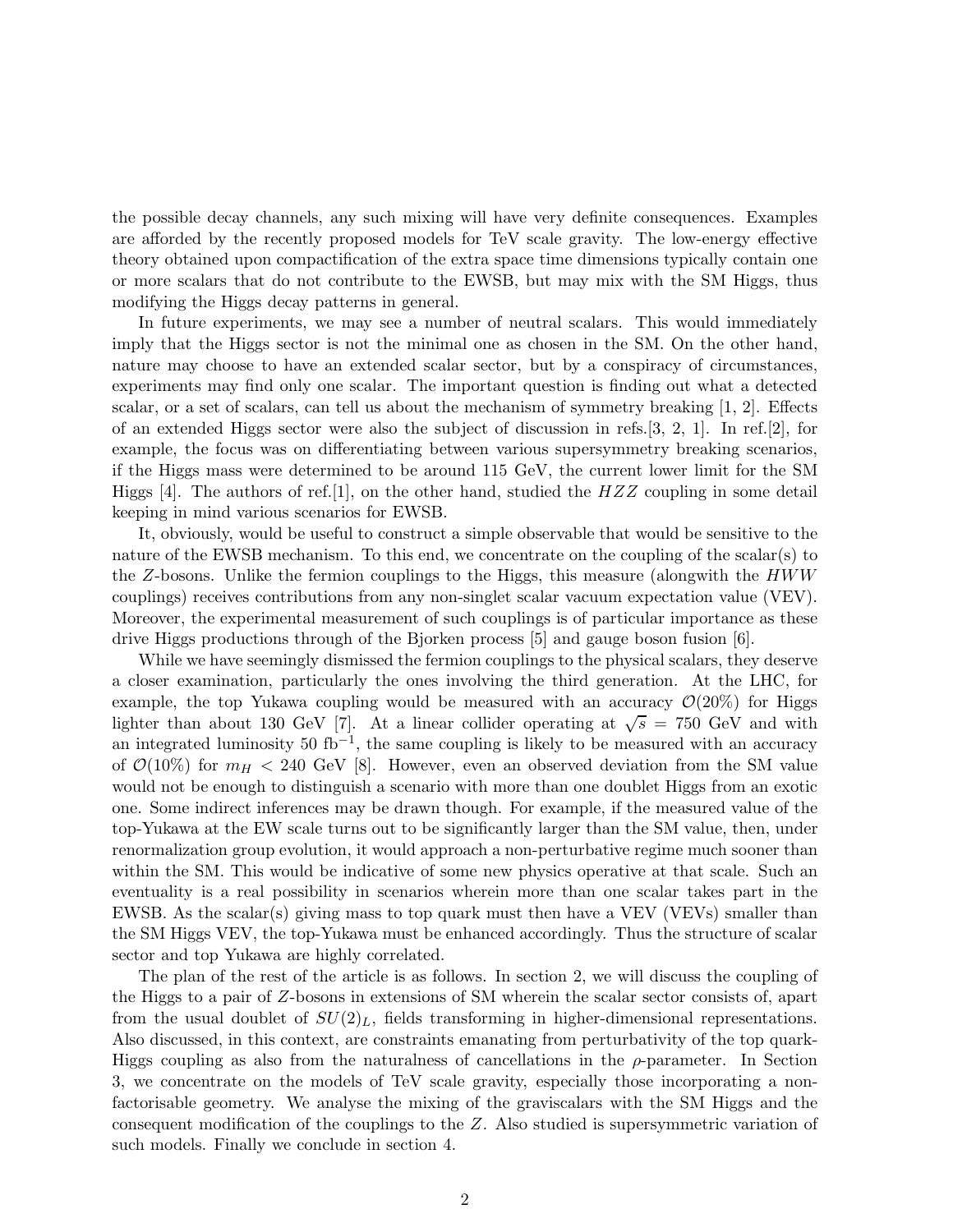# 2 *ZZH* coupling in four dimensional models

On account of its excellent agreement with almost all of current experimental data, the Standard Model serves as the natural template for any investigation of the Higgs sector. Within the SM, the ZZH coupling follows from the kinetic term  $(D_{\mu}\phi)^{\dagger}D^{\mu}\phi$ , where  $\phi$  is the Higgs doublet and  $D_{\mu}$  denotes the gauge covariant derivative. Clearly, if the Higgs sector were to be extended, one needs consider a sum of such individual kinetic terms, with the covariant derivative defined appropriately for each type of field.

There are good reasons for studying models with several scalars. Not only do such scalars occur in almost any extension of the Standard Model, even their representations may vary considerably. Perhaps the simplest such extension is afforded by models for spontaneous CP violation [9]. Then, there are the models for neutrino masses (and lepton number violation) which incorporate  $SU(2)_L$  triplets, of both the real and the complex kind [10]. A further set of models are those that lead to gauge unification at high energy scales, either directly into a single gauge group or via some intermediate steps. Such scenarios, perforce, have to have additional Higgses that break the large symmetry down to the SM gauge group. The details, of course, depend on the choice of the initial gauge symmetry as well as the chain of symmetry breaking. As an example, let us consider the simplest model for gauge unification, namely  $SU(5)$ . The SM fermions are then contained in two disjoint representations, viz. the 5 and 10. Since

$$
\overline{5} \times 10 = 5 + 45, \ \ 10 \times 10 = \overline{5} + 45 + 50 \ \ \text{and} \ \ \overline{5} \times \overline{5} = \overline{10} + \overline{15}, \tag{1}
$$

one can have gauge invariant renormalizable Yukawa couplings for scalars transforming as one of 5, 10, 15, 45, and 50. Of these, only  $\overline{5}, \overline{45}$  and  $\overline{15}$  contain neutral scalars — the first two in the doublet of the embedded  $SU(2)_L$  while the last as a  $Y = 1$  triplet — and may generate fermion or gauge boson masses. Apart from the abovementioned set of fields, one must also consider a scalar in the adjoint representation (24) as that is the one responsible for breaking  $SU(5)$  down to the Standard Model gauge group.

A particular problem that a generic GUT model faces is that of generating the correct lowenergy mass spectrum. To facilitate this, in a natural manner, it is often necessary to consider Higgses in other representations. While, at the tree level, such scalars would couple to only the gauge bosons and the other (lower-dimensional) scalars in the theory:

$$
\overline{5} \times 45 = 24 + \dots, \ \overline{15} \times 15 = 70' + \dots, \ \overline{45} \times 45 = 35 + \dots,
$$
 (2)

these may also participate in non-renormalizable couplings involving fermions. It can be easily ascertained that these new scalars appearing in eq.(2) contain, in addition to the SM gauge group singlet, components transforming as one of triplets (hypercharge  $Y = 0, 1$ ), 4-plets (Y  $3/2, 1/2$  or 5-plets  $(Y = 2, 1, 0)$  of  $SU(2)_L \otimes U(1)_Y$ <sup>1</sup>.

A third set of examples, where more than one physical scalar emerges, is afforded by the supersymmetric models. If the Standard Model (SM) description were to be valid up to high energy scales, it would face the theoretical problem of the Higgs boson mass receiving potentially large radiative corrections. To counter this in nonsupersymmetric GUTs, one has to precisely fine

<sup>&</sup>lt;sup>1</sup>The intermediate mass scalars, which couple to the gauge bosons, will change the running of the gauge couplings. E.g. the effect of new representations on  $\sin^2 \theta_W$  has been considered in [11]. The measured value of the weak mixing angle restricts the mass scales and representations of the new scalars.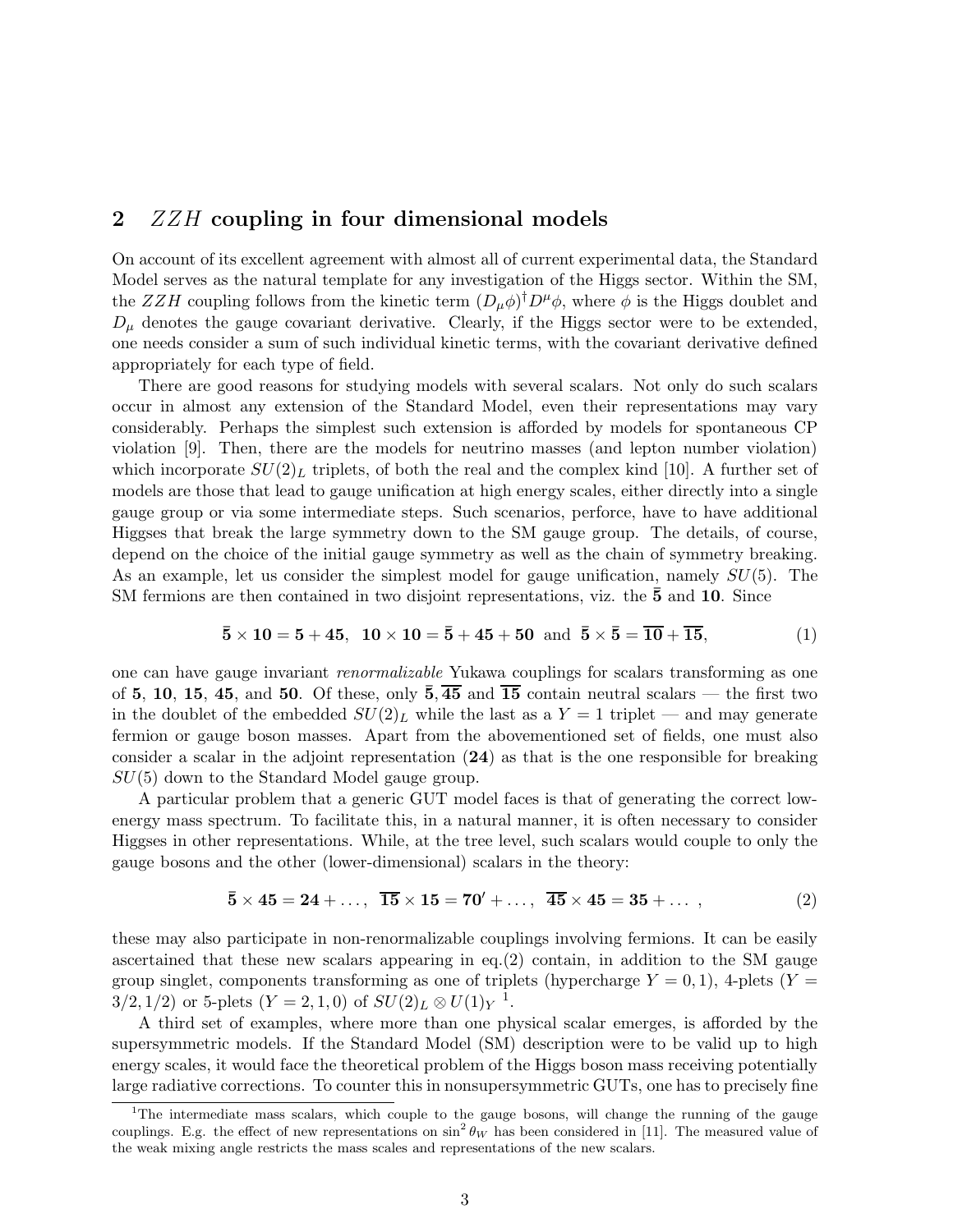tune between the bare mass and radiative corrections. Supersymmetry, on the other hand, offers a very natural solution to the problem, and without coming into conflict with any experimental observation. A major difference between the Standard Model and supersymmetric models is that the Higgs sector is necessarily extended to include at least two Higgs doublets instead of just the one needed in the Standard Model.

Having argued that it is natural for extensions of the Standard Model to contain more than one Higgs with a neutral component, let us now consider the Higgs couplings with the Z. Summing over all possible neutral Higgses, we have

$$
L_{Z-H} = (g^2 + g'^2)Z^{\mu} Z_{\mu} \sum_{i} \left[ \frac{1}{2} T_{3i}^2 H_i^0 H_i^0 + T_{3i}^2 v_i H_i^0 + \frac{1}{2} T_{3i}^2 v_i^2 \right] , \qquad (3)
$$

where  $T_i$ 's are the isospins of the Higgs multiplets and  $v_i$ 's are the VEVs of the corresponding neutral components. Since the last term in (3) gives the Z mass,

$$
m_Z^2 = (g^2 + g'^2) \sum_i T_{3i}^2 v_i^2 , \qquad (4)
$$

it is obvious that, in the presence of many Higgses with nonzero VEVs, the magnitude of an individual VEV must be smaller than that of the SM one. Similar conclusions follow from the mass of the W-boson as well. In fact, one of the strongest constraints on VEVs of non-standard Higgses arises from the precision measurement of the electroweak  $\rho$  parameter. Defined as the ratio of the strengths of the charged– and the neutral currents, we have, at the tree level,

$$
\rho \equiv \frac{m_W^2}{m_Z^2 \cos^2 \theta_W} \; ,
$$

with a Standard Model value of unity. While quantum corrections to the  $\rho$ -parameter have been calculated, for our analysis it suffices to consider only the tree level expression. In the presence of many Higgses, we have

$$
\rho = \frac{\sum_{i} r_i \left[ T_i (T_i + 1) - T_{3i}^2 \right] v_i^2}{\sum_{i} 2 T_{3i}^2 v_i^2}.
$$
\n(5)

with  $r_i = 1/2$  for real representations and 1 otherwise. It is immediately apparent that the experimental observation of  $\rho \approx 1$  can be naturally satisfied only for certain very specific choices of the Higgs representations. For all others, a degree of fine-tuning between the VEVs is necessary. Such a fine-tuning may be motivated though from other considerations [10]. Throughout the rest of the paper, we will assume that the  $\rho$ -parameter should be unity at the tree-level, thereby defining a constraint in the space of Higgs VEVs.

We now revert back to the coupling of the Z with the generic CP-even neutral Higgs  $H_i^0$ . These may be conveniently parametrized by

$$
L_{H_iZZ} = c_i \frac{gm_Z}{\cos \theta_W} H_i^0 Z_\mu Z^\mu , \qquad (6)
$$

where  $c_i$  is a measure of the scaling with respect to the SM Higgs coupling. A sum rule for the  $c_i$ s follows:

$$
\mathcal{C} \equiv \sum_{j} c_j^2 = 4 \frac{\sum_{i} T_{3i}^4 v_i^2}{\sum_{i} T_{3i}^2 v_i^2} \,. \tag{7}
$$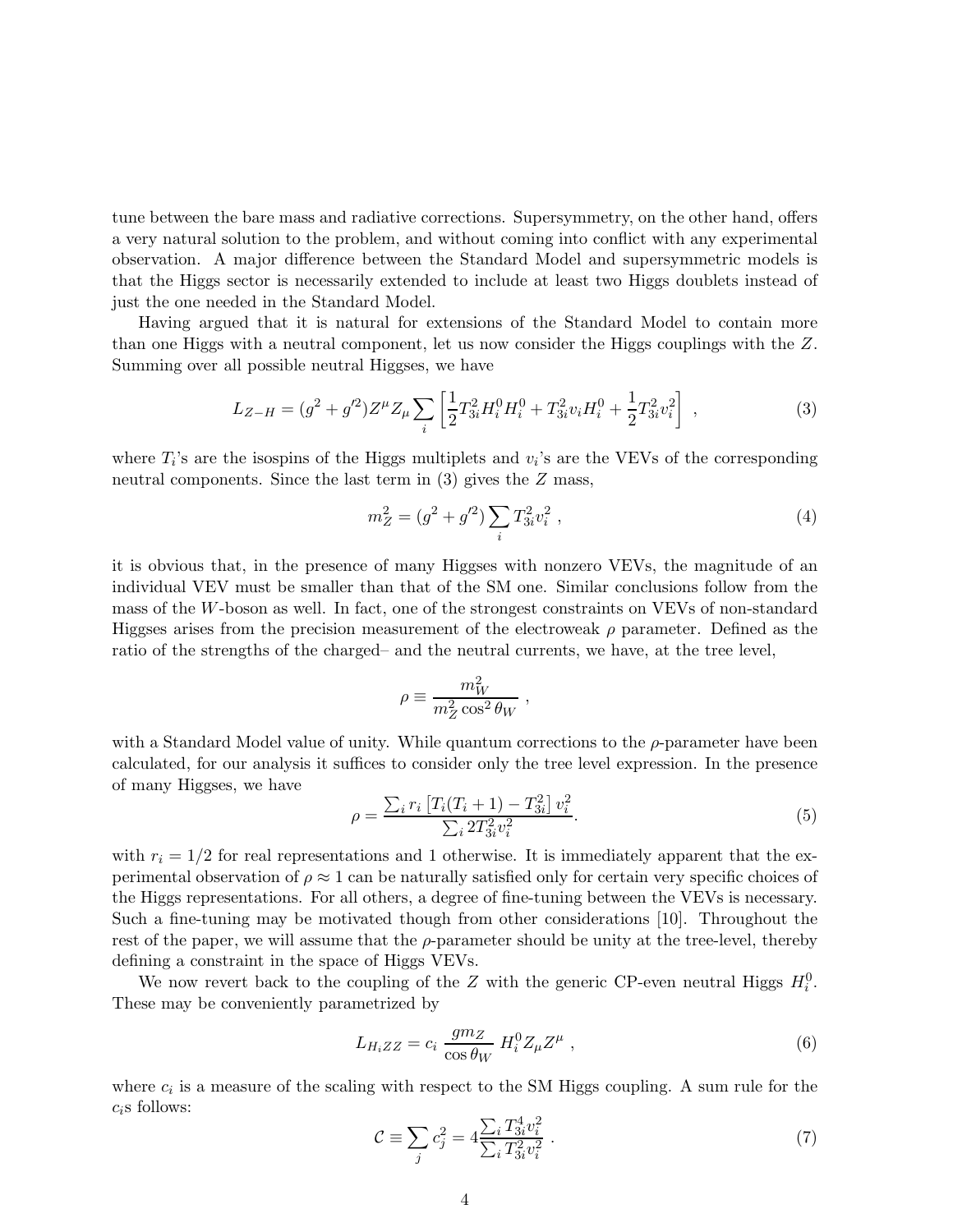Clearly,  $\sum_j c_j^2$  increases if representations with larger hypercharge get relatively larger VEVs. On the other hand, the presence of an arbitrary number of doublets (and singlets) does not change  $\mathcal C$  from its SM value of unity. In fact,  $\mathcal C$  is bounded from both above and below<sup>2</sup>

$$
4\max(T_{3i}^2) \ge \mathcal{C} \ge 4\min(T_{3i}^2)
$$
\n
$$
(8)
$$

with the extremal values being reached in the event of a particular VEV dominating all others. A clear departure from the Standard Model relation  $\mathcal{C} = 1$  would thus indicate the presence of new physics.

Were we interested only in maximizing  $|\mathcal{C} - 1|$  while maintaining  $\rho = 1$ , the result would be given by eq.(8). However, apart from the consequent fine-tuning amongst the VEVs of the higher representations, a further aspect needs to be considered. As we have already remarked, eq. (4) implies that were higher representation to have nonzero VEVs, the magnitude of doublet VEV(s) would necessarily be smaller than the Standard Model value. An immediate consequence is that the Yukawa couplings leading to the fermion mass terms would need to be scaled up. Restricting ourselves to the simplest (and *conservative*) case of only one Higgs doublet  $(\Phi_{1/2})$ being responsible for the fermion mass generation, the Yukawa couplings are now given by

$$
y_f = y_f^{\text{SM}} \frac{v_{\text{SM}}}{v_{1/2}} \tag{9}
$$

Future experiments, both at the LHC [7] and at a linear collider [12] will serve to measure the Yukawa couplings for the top- and bottom-quarks as well as the  $\tau$ -lepton, at least for intermediate values of the Higgs mass<sup>3</sup>. Assuming that the theory contains only one doublet, this information could then be used to set stringent limits on parameters such as  $v_{1/2}/v_{\text{SM}}$ . In other words, such measurements would immediately alert us about the presence of a nonminimal Higgs sector. In fact, an accurate measurement of more than one Yukawa coupling could also shed light on the presence of more than one doublet. We will later consider the explicit example of a triplet Higgs model.

Is the analysis of this paper redundant then? Note that if the Yukawa couplings are found to be very close to the SM ones, it is extremely unlikely that a renormalizable four-dimensional theory could accommodate a value of  $\mathcal C$  significantly different from unity. Identification of a second neutral scalar and a measurement of an anomalous value of  $\mathcal C$  would then immediately point towards either a radion or a SM singlet with higher-dimensional couplings with the SM fields. On the other hand, if the Yukawas are found to be quite different from their SM values, the only unambiguous conclusion that we may draw from such measurements is the presence of some nontrivial structure of the EWSB sector. An analysis as proposed in this paper could, once again, prove very useful in our quest to unravel the mystery of this sector.

Concentrating on the top Yukawa, a larger value at low energies would imply a faster growth as one evolves it to larger energies. The one-loop<sup>4</sup> renormalization group equation for the top

<sup>2</sup> Singlet VEVs, of course, are not being considered here.

<sup>&</sup>lt;sup>3</sup>Note that the analyses of these papers implicitly assume that the Higgs couplings, whether gauge or Yukawa, are relatively close to the SM ones. A breakdown of this assumption could lead to significant changes in the results obtained.

<sup>4</sup>While higher loop results are available, it is sufficient, for our purposes, to consider only the lowest order expression.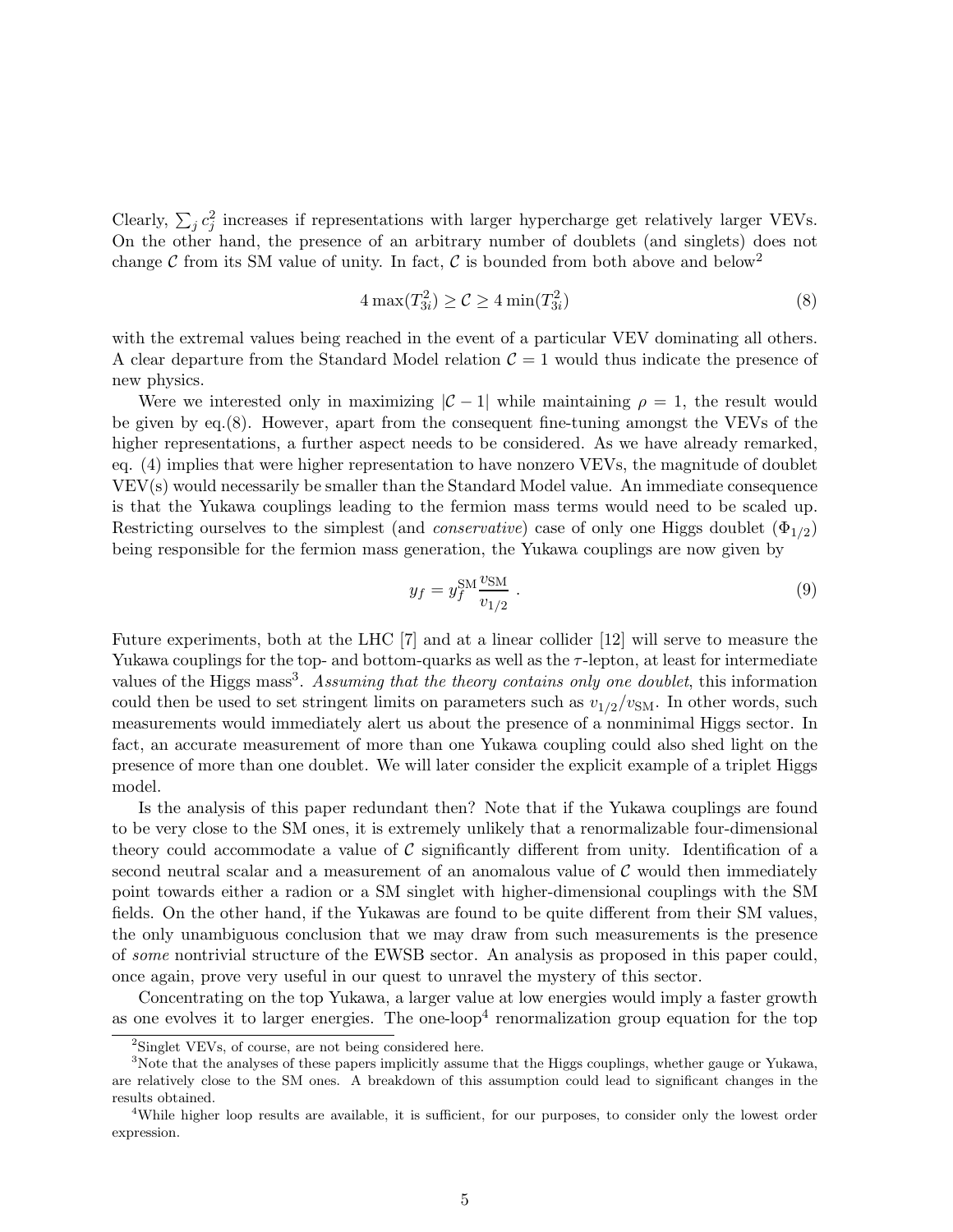Yukawa reads

$$
2\pi \frac{d y_t^2}{d \ln \mu} = -\left[ 8\alpha_3 + \frac{9}{4}\alpha_2 + \frac{17}{12}\alpha_1 \right] y_t^2 + \frac{9}{8\pi} y_t^4 , \qquad (10)
$$

where  $\mu$  is the scale and  $\alpha_i$  represent the (scale dependent) gauge couplings within the Standard Model. Clearly, if  $y_t(m_t)$  were to be larger, the  $y_t^4$  piece on the right hand side would tend to dominate, thereby driving up the Yukawa coupling as the scale increases. The scale of nonperturbativity,  $\mu_{\text{nonpert}}$ , may be defined through

$$
y_t(\mu_{\text{nonpert}}) = \sqrt{4\pi} \tag{11}
$$

In fig.1, we exhibit the functional dependence of  $\mu_{\text{nonpert}}$  on the value of the top-Yukawa at the pole, namely  $y_t(m_t)$ . As the figure clearly shows, if we require the theory to be perturbative until very high scales,  $y_t(m_t)$  would be required to assume values close to its Standard Model magnitude.



Figure 1: The scale at which the top-quark Yukawa coupling becomes nonperturbative (see eq. $(11)$  as a function of its value at the pole.

Having developed the tools, let us now proceed to investigate, numerically, the extent to which the sum  $C$  may vary in the presence of extra scalars, while satisfying experimental bounds. Rather than complicate matters by including scalars in arbitrary representations, we restrict ourselves to scenarios wherein the Standard Model doublet is accompanied by either  $SU(2)_L$ triplets or fourplets or fiveplets. Within each such class, we do not further restrict the value of the hypercharge  $Y$ . We could, of course, have considered extra doublets (or singlets), but such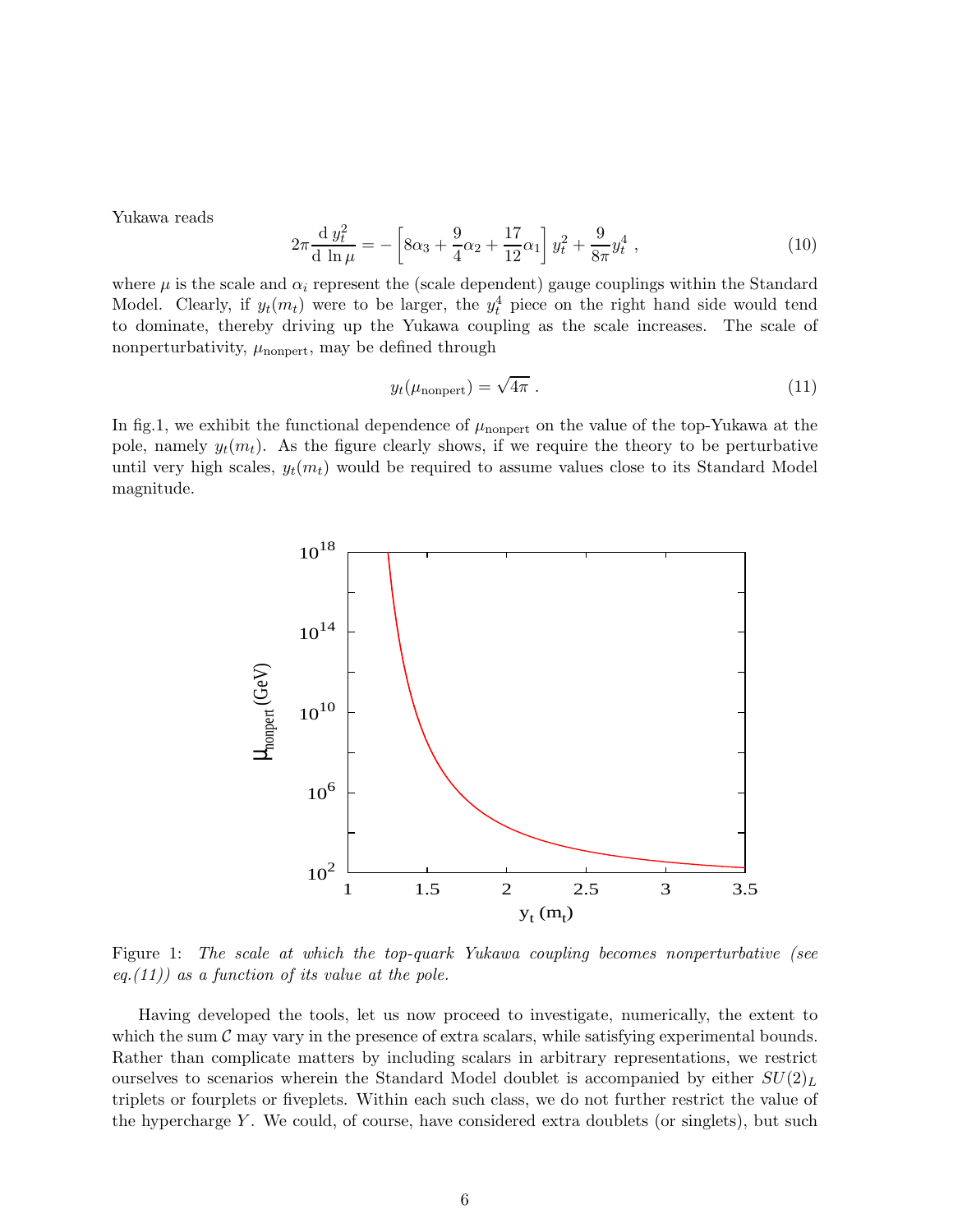inclusion would not have virtually any bearing on our numerical results.

#### Triplet Higgses.

Apart from the doublet  $(2, 1/2)$ , we now have an arbitrary number of real  $[(3, 0)]$  and complex  $[(3, 1)]$  triplets. Clearly, a VEV for the former increases  $\rho$  (see eq.(5)) from its Standard Model value of unity, while that for the latter serves to reduce it. Thus, experimental consistency stipulates that the presence of a non-zero VEV for one kind must be accompanied by a VEV for at least one of the other kind.

For the sum of the squared couplings, we now have  $1 \leq C \leq 4$  with the upper limit being reached when at least one of the complex triplets (and hence at least one of the real triplets) have a VEV much larger than the doublet. An examination of eq. (7) shows that the presence of a multitude of triplets would not change the upper bound on  $\mathcal C$  in any way. Rather, for a given scaling of the top Yukawa (i.e. for the VEV of the doublet), the maximal value of  $\mathcal C$  is reached when the extra contribution to the gauge boson masses accrues from only a single set of triplets. In our quest of identifying the maximal possible deviation from the value of  $\mathcal{C}$ , we may thus limit ourselves to a study of just one such pair. The results are presented in fig. 2 as a function  $y_t(m_t)$ . The width to the curve allowed by the experimental uncertainties in the measurement of  $\rho$  is too small to be discernible. As expected, for  $y_t(m_t) \approx y_t^{SM}(m_t)$  (namely a very small scaling of the doublet VEV),  $\mathcal{C} \approx 1$ . On the other hand, even for an arbitrarily large  $y_t(m_t)$ , which corresponds to the bulk of the gauge boson masses arising from the triplet VEVs,  $\mathcal C$  only reaches its asymptotic value of 4.

Until now, we have entirely desisted from remarking on the fine-tuning problem in the cancellation of the two (or more) triplet contributions to the  $\rho$ -parameter. The degree of finetuning may be quantified in terms of the maximal fractional deviation,  $(\delta v_i/v_i)_{\text{max}}$ , that a given triplet VEV  $v_i$  may suffer without coming in conflict with the experimental results. In fig. 2, we also show the 'bounds' corresponding to a 95% C.L. agreement with the data [13]. As is immediately apparent, if we wish the fine-tuning to be no worse than *per mille* level, we would be confined to  $y_t(m_t) \leq 0.72$  and hence to  $\mathcal{C} \leq 1.3$ , a value quite close to the SM one. However, if we admit a fine-tuning of  $\sim 10^{-4}$ , the whole range for C would be admissible.

A constraint that we have not yet imposed is the requirement of perturbativity. As fig. 1 amply demonstrates,  $y_t(m_t) \leq 3.5$  for perturbation theory to make sense even at the top-mass scale. This still allows  $\mathcal{C} \lesssim 3.5$ . On the other hand, if we demand that the theory remain perturbative until close to the GUT scale, we are immediately restricted to  $\mathcal{C} \leq 2.5$ . This still represents a very significant deviation from the Standard Model.

Before delving into the discussion of more complex Higgs sectors, we will briefly mention how the experimentally measured Higgs widths can constrain the Higgs sector. An illustrative example is the triplet Higgs model by Georgi and Machachek (GM) [10]. Couplings of the SMlike Higgs of the model to gauge bosons and fermions are suppressed/enhanced with respect to the SM case by a factor of  $v_{1/2}/v_{\text{SM}}$ . Therefore, measurement of these factors at future experiments can shed light on the physical model. E.g. the partial decay width into a fermion pair can be expressed in terms of the SM width as  $\Gamma_{GM}^{ff} = (v_{\rm SM}/v_{1/2})^2 \Gamma_{SM}^{ff}$ . Assuming the ratio of the VEVs is not too different from unity, the signature profile at a collider, and hence the experimental efficiencies, would not change drastically. One can use the experimentally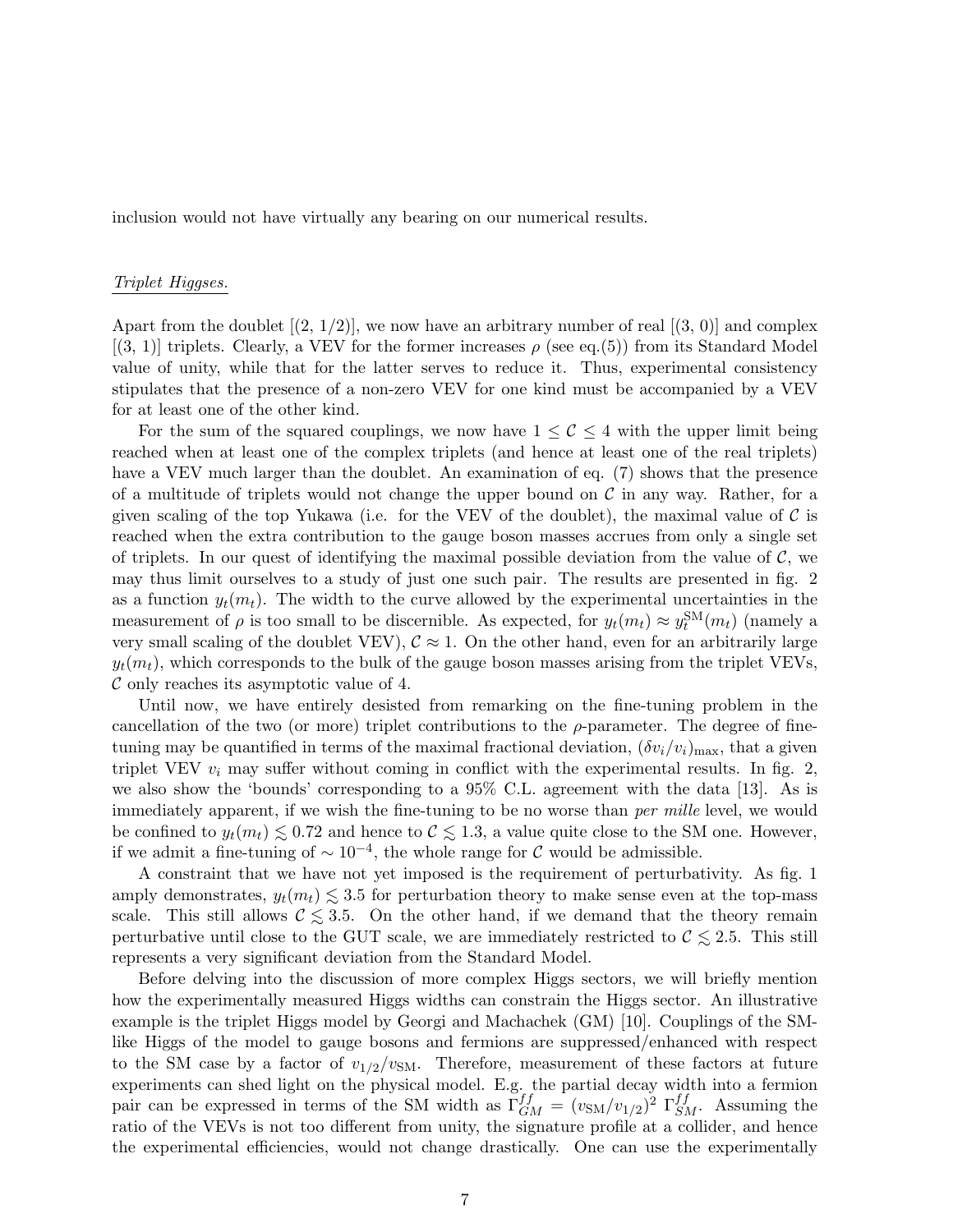

Figure 2: The solid line represents the quantity  $\mathcal C$  as a function of the top Yukawa for a model with the standard (one doublet) Higgs sector augmented by one each of real and complex triplets. The tree level constraint  $\rho = 1$  has been imposed. For an arbitrary number of triplets satisfying this constraint,  $\mathcal C$  is restricted to be below this curve. The dashed line gives the maximum fractional deviation of a triplet Higgs VEV that is allowed by the data at 95% C.L.

measured value  $(\Gamma_{ff}^{exp})$  of the ff width and its error  $(\Delta \Gamma^{exp})$  to constrain the ratio of VEVs at a certain confidence level using the inequality

$$
\frac{\Gamma_{ff}^{exp} - \alpha \Delta \Gamma^{exp}}{\Gamma_{ff}^{SM}} \lesssim (v_{\rm SM}/v_{1/2})^2 \lesssim \frac{\Gamma_{ff}^{exp} + \alpha \Delta \Gamma^{exp}}{\Gamma_{ff}^{SM}},\tag{12}
$$

where  $\alpha$  depends on the confidence level at which one would want to constrain the ratio.

The projected accuracy on  $\Gamma(h \to \tau\tau)$  measurement at the LHC is of the order of 10 − 20% [7]. An  $e^+e^-$  linear collider fares much better in this respect. The accuracy [12] of the Higgs width measurement can be as good as  $5\%$  instead. From the above expression, eq. (12), it is evident how the experimental accuracy determines the constraint on the ratio.

As the results for 4-plet Higgses are qualitatively very similar to those obtained above, we move straightaway to the 5-plets.

#### 5-plet Higgses.

Apart from the doublet  $[(2, 1/2)]$ , we now have an arbitrary number of real  $[F_0 \equiv (5, 0)]$  and complex [both  $F_1 \equiv (5,1)$  and  $F_2 \equiv (5,2)$ ] 5-plets. Clearly, VEVs for the first two types can only enhance  $\rho$  while that for a  $F_2$ -type field suppresses it. Thus, to satisfy the experimental constraint in presence of 5-plet VEVs, one needs at least one VEV of the (5, 2) kind.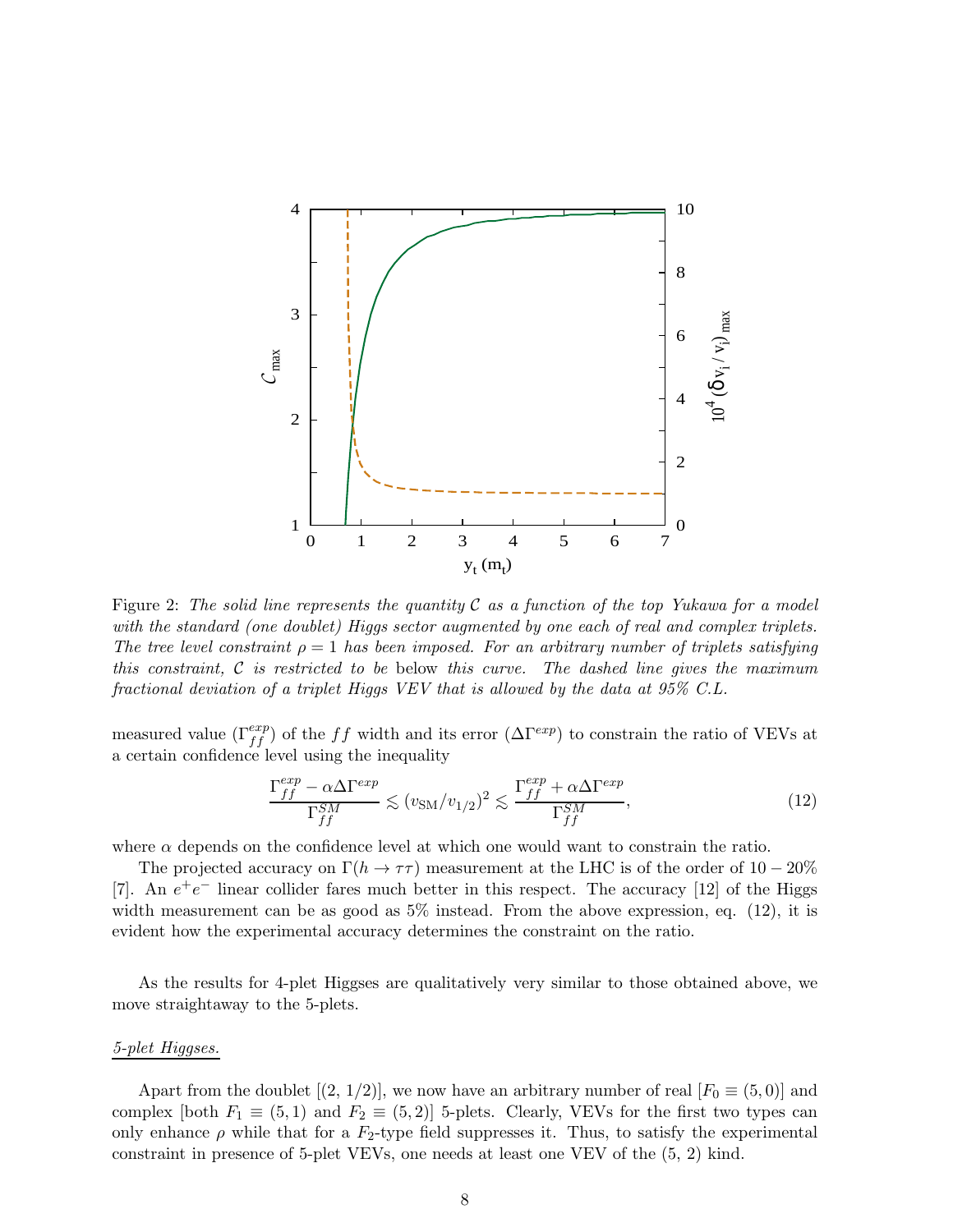

Figure 3: The quantity  $\mathcal C$  (solid lines) as a function of the top Yukawa for a model with a doublet Higgs and arbitrary number of real and complex 5-plets and respecting the tree level constraint  $\rho = 1$ . The two curves correspond to the cases with no  $F_0$  type VEV and no  $F_1$  type respectively. The dashed lines give the maximum fractional deviation of a 5-plet Higgs VEV that is allowed by the data at 95% C.L. If both kinds are present, the corresponding curves would lie in between the two respective sets.

For the sum of the coupling squares, we now have the inequality

$$
1 \leq \mathcal{C} \leq 16 \tag{13}
$$

with the upper limit being reached when at least one of the  $F_2$ 's (and hence at least one of the other triplets) have a VEV much larger than the doublet. Once again, for a given  $y_t(m_t)$ , the maximal value of C is reached when a single  $F_2$ -type field acquires a large VEV and, for simplicity, we shall illustrate our results under this assumption. There are two interesting limits though. If no  $F_0$  gets a VEV,  $\mathcal{C}(y_t)$  follows a particular limit

$$
\mathcal{C}(F_2,F_1) = \frac{288\langle (5,2)\rangle^2 + \langle (2,1/2)\rangle^2}{24\langle (5,2)\rangle^2 + \langle (2,1/2)\rangle^2},
$$

with an ensuing maximum of 12 (see fig.3). This is irrespective of the actual numbers of  $F_2$ 's and  $F_1$ 's, as along as at least one of each kind exists. In the opposite case (no  $F_1$  gets a VEV), C moves along the other extreme

$$
\mathcal{C}(F_2, F_0) = \frac{256 \langle (5,2) \rangle^2 + \langle (2,1/2) \rangle^2}{16 \langle (5,2) \rangle^2 + \langle (2,1/2) \rangle^2},
$$

and reaches the absolute maximum of 16. Both these curves are displayed in fig. 3. The results for the mixed case lie somewhere in between these two extremes depending on the relative magnitudes of the VEVs. Also displayed in the same figure are the fine-tuning curves corresponding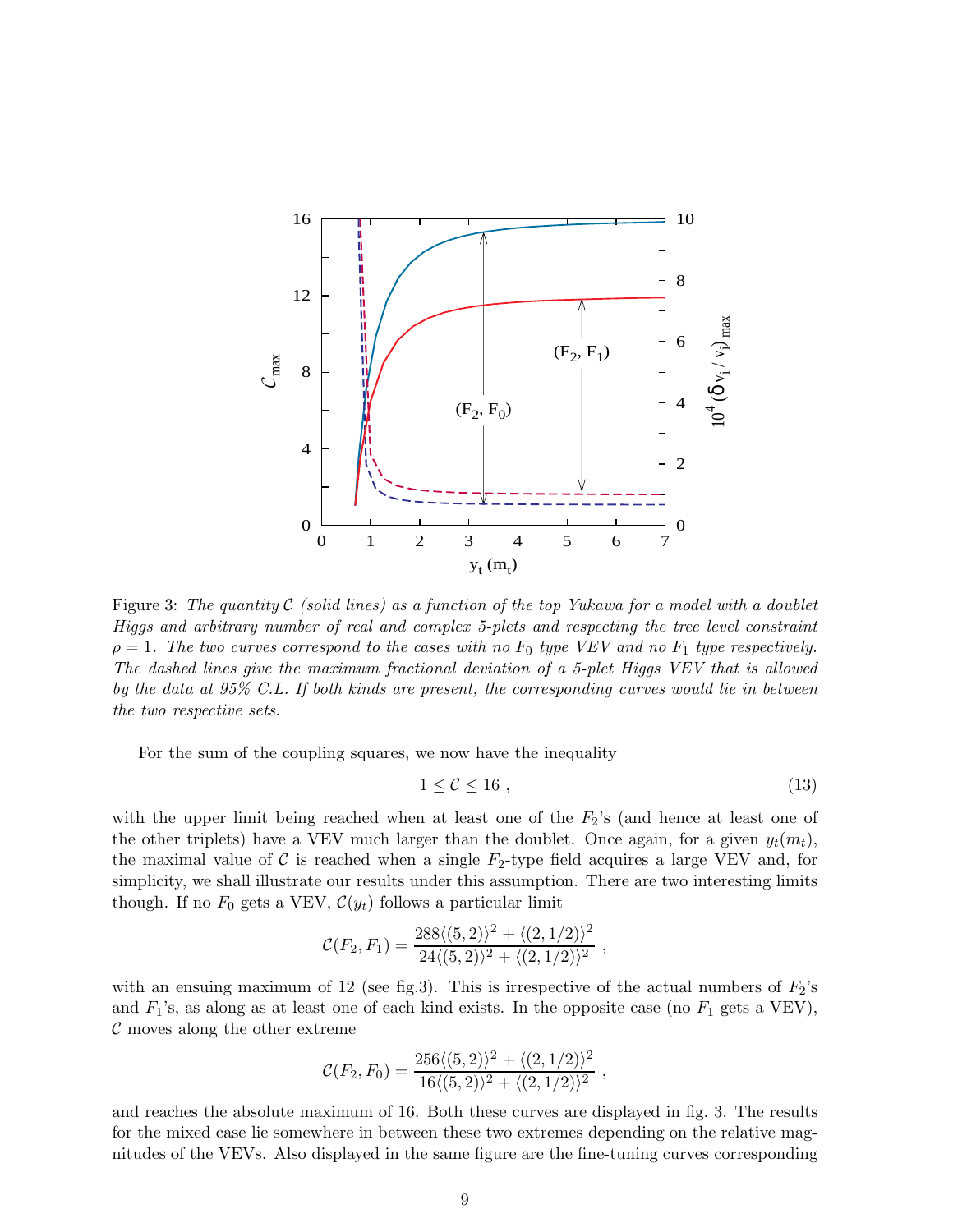to either of these branches. Once again, if we limit ourselves to a fine-tuning no worse than  $10^{-3}$ , we are limited to  $\mathcal{C} \lesssim 2$ .<br>The examples experiments

The arguments concerning perturbativity remain essentially the same as in the case of triplets.

# 3 ZZH coupling in higher dimensional models

Theories with TeV-scale gravity [14, 15] have recently been proposed as an alternative to supersymmetry as the solution for the hierarchy problem. Such models, perforce, have to be defined in dimensions larger than four. Since the results of the present day gravity experiments demonstrate excellent agreement with Newtonian gravity down to a distance scale about 0.1 mm, the compactification radius for the extra dimensions must be smaller than this scale. In the simplest examples of such models, all the SM fields are assumed to be confined to 4-dimensional hypersurfaces or branes.

Two different explanations for the perceived hierarchy between the Planck-scale and the fundamental ( $\sim$  TeV) scale exist. In the first class of models [14], the metric in the higher dimensional theory is assumed to be a factorizable one, and the large volume of the compactified dimensions leads to the aforementioned hierarchy. Such models are characterized by very closely spaced Kaluza-Klein tower(s) of the graviton.

The model proposed by Randall and Sundrum (RS) [15], on the other hand, is based on the premise that the 5-dimensional theory is described by AdS<sup>5</sup> geometry. With the 4-dimensional part of the metric suffering an exponential warp depending on the fifth co-ordinate, the perceived scale of gravity on two branes separated in the fifth direction would naturally differ enormously. The lowest Kaluza-Klein excitation of the graviton is now at the TeV scale. Interestingly, the model also contains an extra scalar, the radion, which may be lighter than the graviton excitations and may also mix with the SM Higgs thereby changing the relevant phenomenology. It is this class of models that we shall concentrate on in this section.

While the models with TeV scale gravity were originally deemed as alternatives to low energy supersymmetry, it was subsequently realized that the two ideas could well be linked to each other. For one, the very stabilization of the brane-world picture may need underlying supersymmetry, especially if they are to represent vacua of superstring theories. At a more phenomenogical level, theories with extra dimensions seem to provide a natural way of communicating supersymmetry breaking from a hidden sector onto our world [16, 17].

We will, hence, consider both the non-supersymmetric and supersymmetric versions of the RS-model.

#### 3.1 Non-supersymmetric RS-model.

In the model proposed in ref. [15], possibly the lowest mass excitation from the gravitational sector is a scalar, the radion. This corresponds to the 4-dimensional manifestation of  $g_{55}$  of the full 5-dimensional metric and can also be visualised as the distance between the two branes situated at the two fixed points of the orbifold on which the extra dimension is compactified.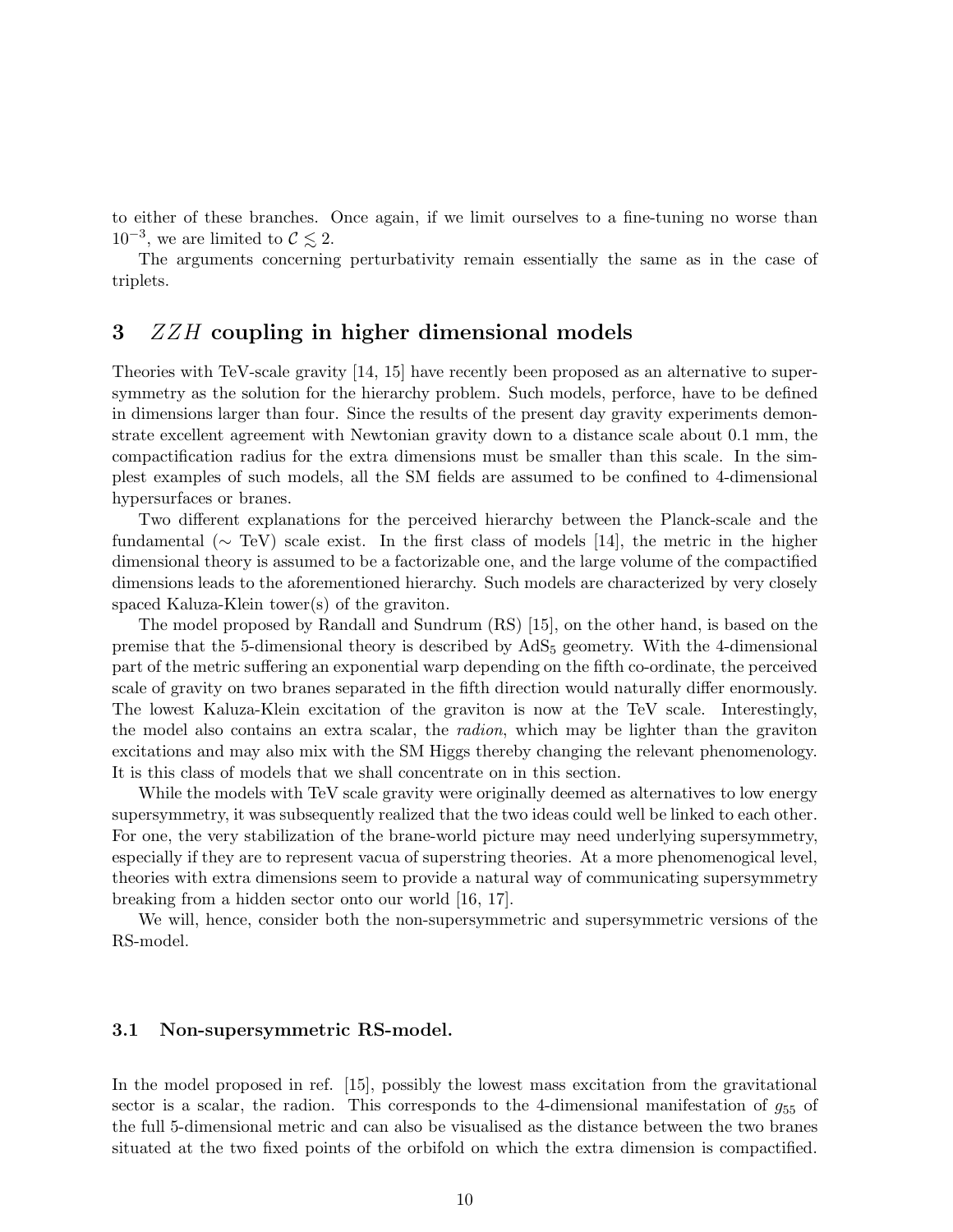As is obvious, the radion needs to be stabilized for the effective 4-dimensional Planck mass to remain exactly what we perceive it to be. In Ref. [18], Goldberger and Wise demonstrated that the inclusion of a bulk scalar, coupling minimally, to gravity can lead to an effective potential for the radion and hence to its stabilization. The mass of the radion turns out to be lower than that for the lowest  $J = 2$  Kaluza-Klein excitation, and hence the radion is likely to offer the first signature of the brane world picture.

It can be shown from very general considerations that the radion couples to the SM fields via the trace of the energy momentum tensor. In addition, the effective action may contain terms leading to curvature-Higgs mixing [19, 20]. At the two-derivative level, the coupling of the gravity and the Higgs  $H$  — confined to the visible brane — may be parametrized as

$$
S = -\xi \int d^4x \sqrt{-g_{vis}} R(g_{vis}) H^{\dagger} H,
$$
\n(14)

where the Ricci scalar  $R(g_{vis})$  is obtained from the induced four dimensional metric on the visible brane. Clearly, the above term induces a kinetic mixing between the Higgs and the radion. Additional mixing is introduced by the fact that both the neutral component of the Higgs  $(h)$  as well as the radion  $(\phi)$  acquire VEVs:

$$
\langle H \rangle = v, \quad \langle \phi \rangle = \Lambda, \quad \text{with} \quad \gamma \equiv \frac{v}{\Lambda} \,. \tag{15}
$$

To obtain fields with canonical quantization rules, it is necessary to effect field redefinitions:

$$
\begin{pmatrix} \phi \\ H \end{pmatrix} \rightarrow \begin{pmatrix} \phi' \\ H' \end{pmatrix} \equiv Z_R \mathcal{M}^{-1} \begin{pmatrix} \phi \\ H \end{pmatrix} , \qquad \mathcal{M} = \begin{pmatrix} \cos \theta & -\sin \theta \\ Z_R \sin \theta - 6\xi\gamma \cos \theta & Z_R \cos \theta + 6\xi\gamma \sin \theta \end{pmatrix}
$$
(16)

where

$$
Z_R^2 = 1 - 6\xi\gamma^2(1 + 6\xi) \quad \text{and} \quad \tan 2\theta = \frac{12\xi\gamma Z_R m_h^2}{m_H^2(Z_R^2 - 36\xi^2\gamma^2) - m_\phi^2}.\tag{17}
$$

In the limit  $\xi \to 0$ , we recover back the SM Higgs from  $H'$ . Requiring that the kinetic terms for the physical fields  $H'$  and  $\phi'$  be positive, restricts us to [20]

$$
\frac{-1}{12} \left( 1 + \sqrt{1 + 4/\gamma^2} \right) \le \xi \le \frac{1}{12} \left( \sqrt{1 + 4/\gamma^2} - 1 \right). \tag{18}
$$

For  $\Lambda = 1$  TeV, this translates to  $-0.75 < \xi < 0.59$ , while for  $\Lambda = 10$  TeV, the constraint is much weaker  $(-6.7 < \xi < 6.6)$ .

The couplings of the physical scalars to a generic gauge boson  $V$  can be expressed as [21]

$$
\mathcal{L} = -\frac{M_V^2}{v} V_\mu V^\mu \left[ (\mathcal{M}_{22} + \gamma \mathcal{M}_{12}) H + (\gamma \mathcal{M}_{11} + \mathcal{M}_{12}) \phi \right] . \tag{19}
$$

The parenthetical coefficients directly give the strength of the corresponding interaction when compared to the case with no mixing<sup>5</sup>, and hence correspond to the quantities  $c_{H'}$  and  $c_{\phi'}$  (see eq. (6)). An important observation needs to be made here. Even in the absence of any Higgscurvature mixing  $(\xi = 0)$ , the radion couples to the gauge bosons *without* affecting their coupling

<sup>&</sup>lt;sup>5</sup>Note that we neglect here the small correction due to the conformal anomaly.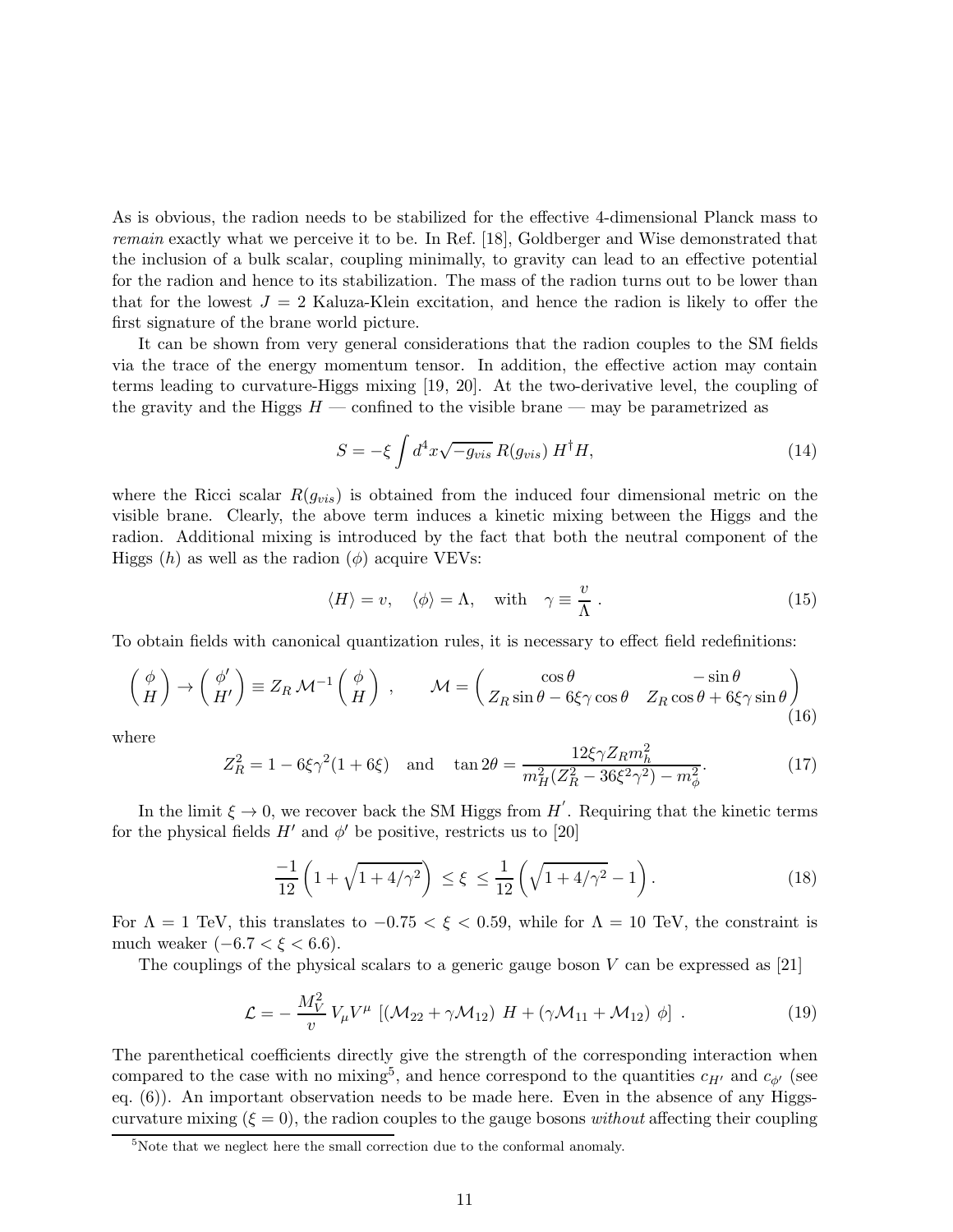to the Higgs. Since the latter coupling is responsible for unitarizing the gauge boson scattering amplitudes  $(V_iV_j \rightarrow V_kV_l)$  and since the radion-exchange contribution to these amplitudes are quite similar to the Higgs-exchange ones, it is obvious that the presence of the radion would destroy the partial wave unitarity for such amplitudes [22, 23]. This is quite unlike the case of the multi-Higgs models in renormalizable 4-dimensional theories. Quantitatively, the unitarity constraint has only a weak dependence on  $\gamma$  [22] and can be approximated by  $|\xi| \lesssim 2.7$ .



Figure 4: The parameter C as a function of radion-Higgs mixing parameter  $\xi$  for two different values of  $\Lambda$ , the radion VEV. The shaded area in each plot is ruled out by the requirement that the kinetic energy be positive definite, while the hatched area would lead to a loss of partial wave unitarity.

Reverting back to our measure for distinguishability, we now have

$$
C = (\mathcal{M}_{22} + \gamma \mathcal{M}_{12})^2 + (\gamma \mathcal{M}_{11} + \mathcal{M}_{12})^2 = 1 + \frac{\gamma^2}{Z_R^2} (1 - 6\xi)^2 , \qquad (20)
$$

which clearly indicates a deviation from the SM result of  $C = 1$  even in the absence of curvature-Higgs mixing. However, the extent of deviation, in such cases, is very small and is unlikely to be detectable. The presence of a mixing term, though, can enhance the effect manifold, as is borne out by fig. 4. That the effect should decrease with increasing  $\Lambda$ , the radion VEV, is expected. The figure also amply demonstrates the relative importances of the constraints from the positivity of the kinetic energy and from perturbative unitarity. At this stage, it should be noted that the radion-gauge boson coupling is the driving force behind a large  $\mathcal{C}$ . In other words, it is the  $\phi'ZZ$  coupling ( $\phi'$  is the radion-dominated scalar) that grows very fast with increasing  $\xi$  whereas the  $H'ZZ$  coupling never grows beyond its SM counterpart.

From an experimental point of view, it is worth asking how much of the parameter space one could possibly distinguish from the Standard Model. The answer, of course, would be a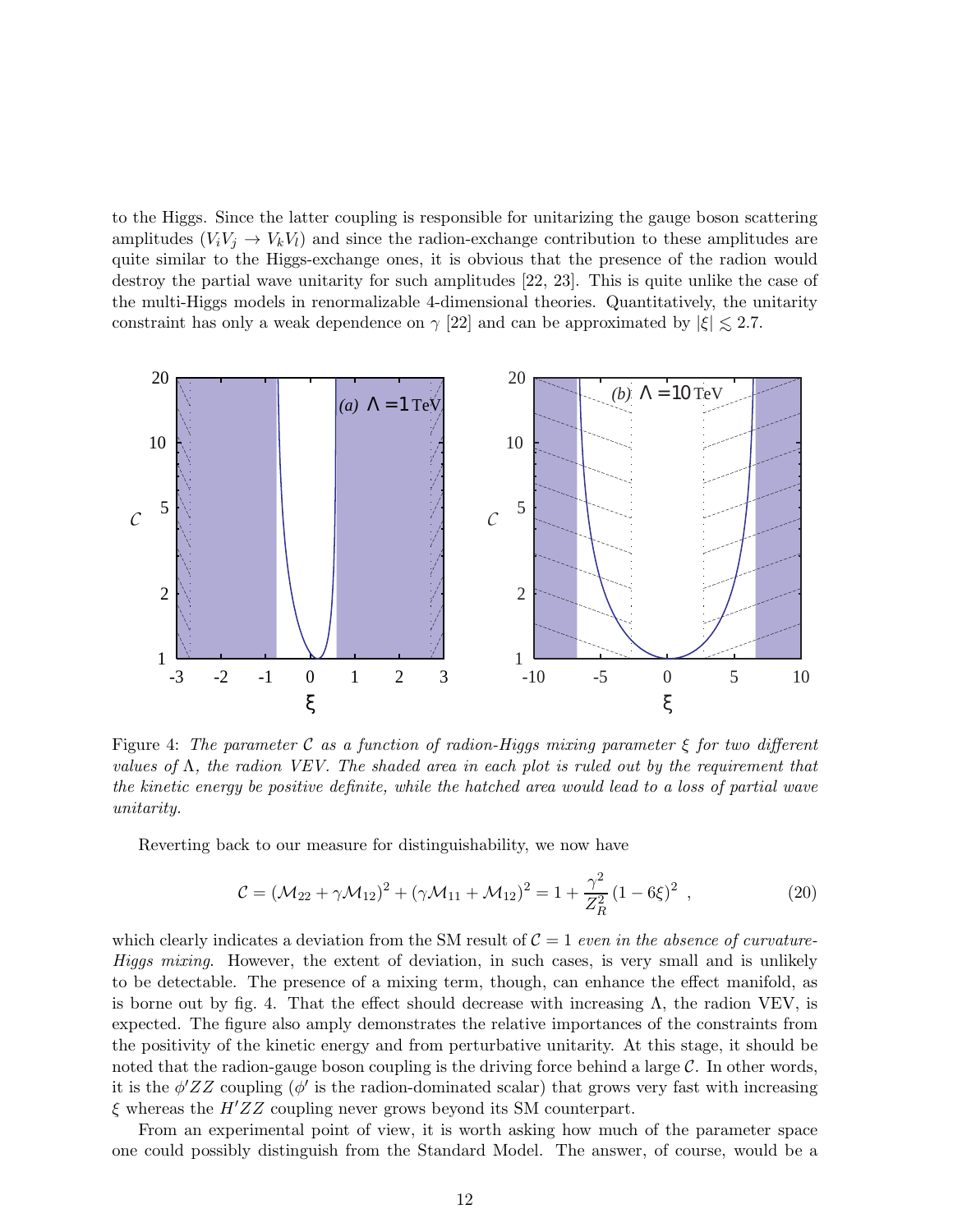

Figure 5: Contours of constant C in the  $\Lambda$ -ξ plane for the nonsupersymmetric RS scenario. The shaded regions correspond to the unphysical domain of negative kinetic energy. Requiring that gauge-boson scattering amplitudes respect perturbative unitarity would restrict one to the region between the two horizontal solid lines.

function of the sensitivity of the experiment under consideration. An indication, though, may be obtained from fig. 5, wherein we have plotted iso-C contours in the  $\Lambda$ -ξ plane. The contours are almost linear, with deviations from linearity becoming apparent only for  $\Lambda \sim v$ . The contour corresponding to absolute indistinguishability from the SM  $(\mathcal{C} = 1)$  is but the straight line  $\xi = 1/6$ . As one moves away from  $C = 1$ , the contour splits up into two disjoint curves. For large  $\mathcal{C}$ , the curves asymptotically reach the boundary separating the unphysical domain  $(Z = 0)$ . It is quite apparent that our measure  $(C)$  is unlikely to differentiate a RS theory with large Λ unless it is also accompanied by a large Higgs-curvature mixing. For radion VEVs of a few TeV, on the other hand, marked deviations from the SM expectation would be obtainable even for relatively small mixings.

### 3.2 Supersymmetric RS-model.

A particularly important issue for Randall-Sundrum-type models relates to the (phenomenologically needed) stabilization of the radion. Several schemes have been proposed, especially in the context of the supersymmetric versions [24, 16, 17]. Interestingly, in such proposals, supersymmetry breaking and radius stabilization are intimately linked to each other.

As a concrete example of such scenarios, we shall consider in this work the low energy model discussed in ref. [25]. The standard SUGRA particle content needs to be supplemented by a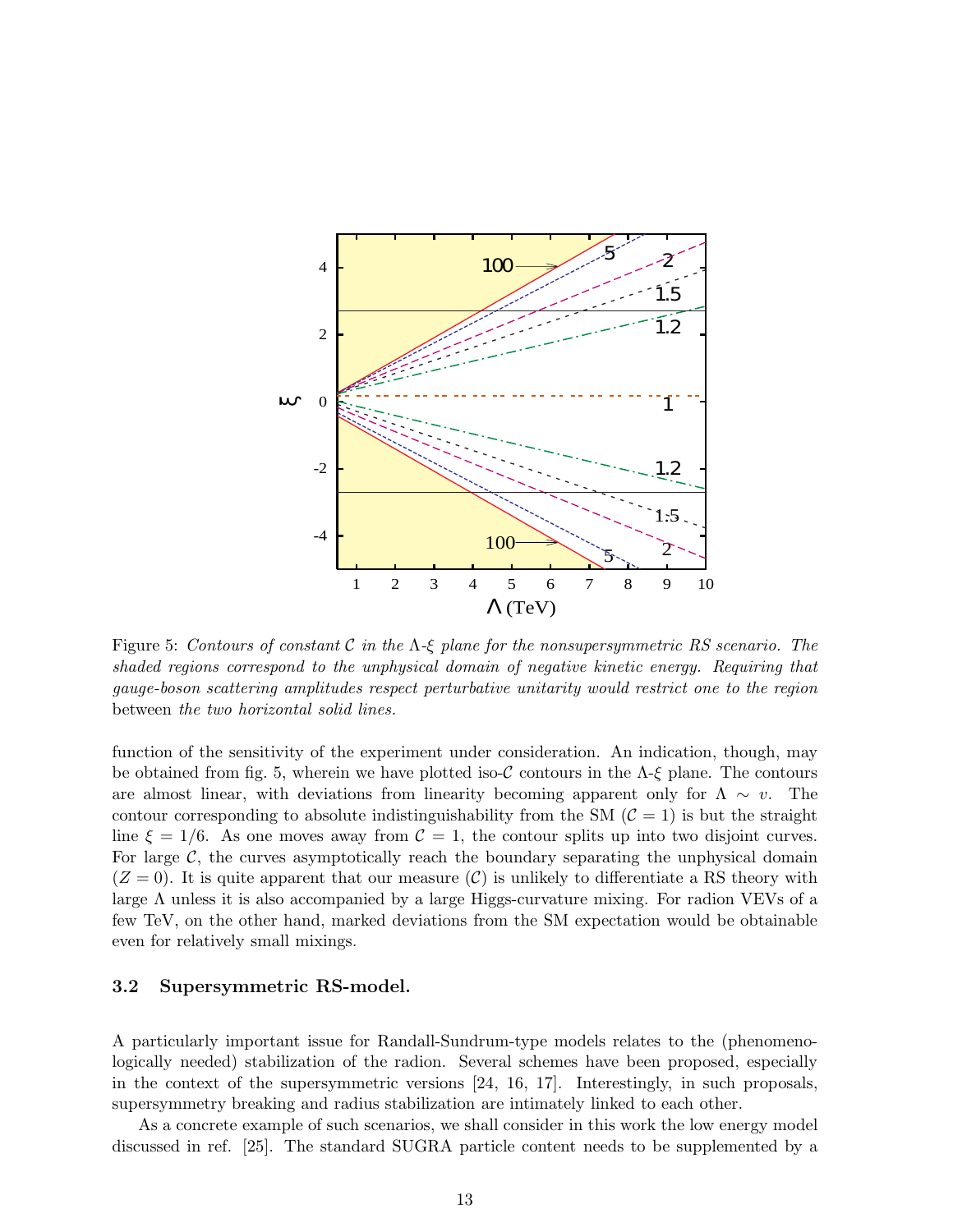complex scalar field<sup>6</sup>  $T = k\pi (r + ib\sqrt{2/3})$  [16]. In addition, one needs matter in the bulk in order to ensure supersymmetry breaking [24]. This matter is represented by a universal hypermultiplet S. In the model of ref.[25], the warp factor is given by

$$
e^{-\langle T+T^{\dagger}\rangle} = \frac{\Lambda^2}{3M_P^2},\tag{21}
$$

where  $\Lambda = \mathcal{O}(\text{TeV})$  and  $T = \langle T \rangle + t/\Lambda$ . Here t is the radion superfield, which will mix with the Higgs fields through the kinetic and mass terms. The term in the Lagrangian relevant to the matter chiral superfields on the visible brane is given by

$$
\mathcal{L} = \frac{1}{2} G_{ij} D_{\mu} \phi_i D^{\mu} \phi_j,
$$
\n(22)

where  $G_{ij}$  is obtained from the effective Kähler potential in the usual way:

$$
G_{ij} = \frac{\partial^2 K_{eff}}{\partial \phi_i \partial \phi_j},
$$
  
\n
$$
K_{eff} = \Lambda^2 \exp\left\{-\frac{t + t^*}{\Lambda} + \frac{1}{\Lambda^2} \Sigma_{eff}(\{\phi_i\})\right\}.
$$
\n(23)

with  $\Sigma_{eff}(\{\phi_i\}) = \Sigma_i |\phi_i|^2 + \lambda (H_1 \cdot H_2 + h.c.).$ 

Since the field  $t$  is a gauge singlet, the kinetic term does not lead to a  $tZZ$  coupling. However, such a term does arise from the trace of the energy-momentum tensor and is given by

$$
L_{tZZ} = -tZ_{\mu}Z^{\mu}\frac{m_Z^2}{\Lambda}.
$$
\n(24)

For the MSSM scalars  $H_1$  and  $H_2$ , on the other hand, we now have

$$
L_{HZZ} = \left(1 + (\lambda + 1)(\lambda + 3)\frac{v^2}{4\Lambda^2}\right) \frac{g}{4\cos\theta_W} (v_1 H_1^0 + v_2 H_2^0) Z_\mu Z^\mu,
$$
 (25)

where  $v_i$  are the VEVs of  $H_i^0$  and  $v^2 = v_1^2 + v_2^2$ . The mass of the Z boson is then

$$
m_Z = \frac{gv}{2\cos\theta_W} \left[ 1 + (\lambda + 1)(\lambda + 3)\frac{v^2}{4\Lambda^2} \right]^{1/2} .
$$
 (26)

An interesting feature of this model relates to the ratio of the VEVs for  $H_i^0$ , namely  $\tan \beta \equiv$  $v_2/v_1$ . The potential is minimized for tan  $\beta = 1$  [25]. This is quite unlike the case of the MSSM wherein tan  $\beta$  is a free parameter, and current experimental data strongly disfavour tan  $\beta \sim 1$ . This difference can be traced back to the additional contributions that the Higgs mass receives from its coupling to the radion (vide eq.23). A consequence of  $\tan \beta = 1$  is that, of the two orthogonal combinations

$$
\phi^0 = \frac{1}{\sqrt{2}} (H_1^0 + H_2^0) \quad \text{and} \quad H^0 = \frac{1}{\sqrt{2}} (H_1^0 - H_2^0) \tag{27}
$$

<sup>&</sup>lt;sup>6</sup>Here  $\langle r \rangle$  is the radius of compact  $S^1$  and  $\langle b \rangle$  the Aharanov-Bohm phase of the graviphoton around the  $S^1$ .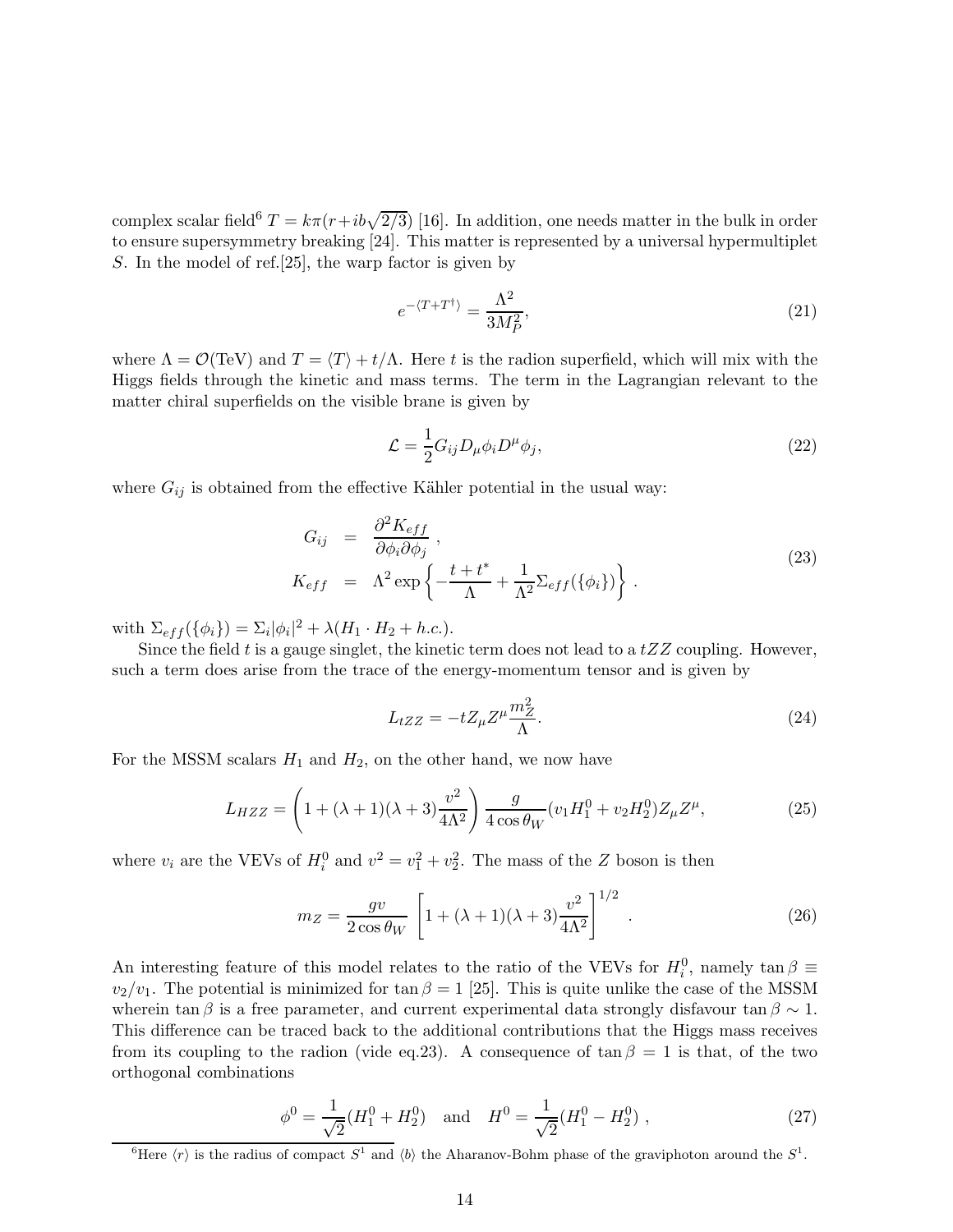$\phi^0$  alone contributes to the Z mass, while the coupling of the  $H^0$  to Z vanishes identically. Note that the redefinition of eq.(27) does not entirely diagonalize the kinetic terms. To achieve that goal, one has to effect a further field redefinition [25] akin to that performed in Section 3.1 and involving all three of  $\{H_1^0, H_2^0, t\}$ . On doing this, we obtain, for the sum of the squares of the scalar couplings to the Z (and normalized to the SM value),

$$
\mathcal{C} = \left[1 + \frac{v^2}{2\Lambda^2}(1+\lambda)\left\{\frac{1}{\sqrt{2}} - \frac{\lambda+5}{8}\right\}\right]^2 + \frac{v^2}{\Lambda^2}\left[1 + \frac{(1+\lambda)}{2\sqrt{2}} - \frac{v^2}{16\Lambda^2}(1+\lambda)(1-3\lambda)\right]^2. \tag{28}
$$



Figure 6: The parameter C as a function of parameter  $\lambda$ . The two lines correspond to  $\Lambda = 1$ TeV and  $\Lambda = 10$  TeV. respectively

In fig.6, we present C as a function of the Higgs mixing parameter  $\lambda$ . It is evident from eq. (28), that C grows with  $\lambda$ . One sees easily that, for a large  $\Lambda$ , the deviation from the Standard Model value of unity is negligible. However, for a relatively small  $\Lambda$ , the effect might be noticeable.

### 4 Discussion and conclusions

To summarize, we have studied the  $ZZH$  coupling in models with different types of scalar sectors, but with the Standard Model gauge group. We establish that the sum of the squares of the couplings of the scalars to the  $Z$  can be an efficient discriminator. For scenarios with non-zero VEVs for Higgses in higher dimensional representations of  $SU(2)_L$ , this quantity can differ substantially from the SM value of unity. However, if we demand either naturalness in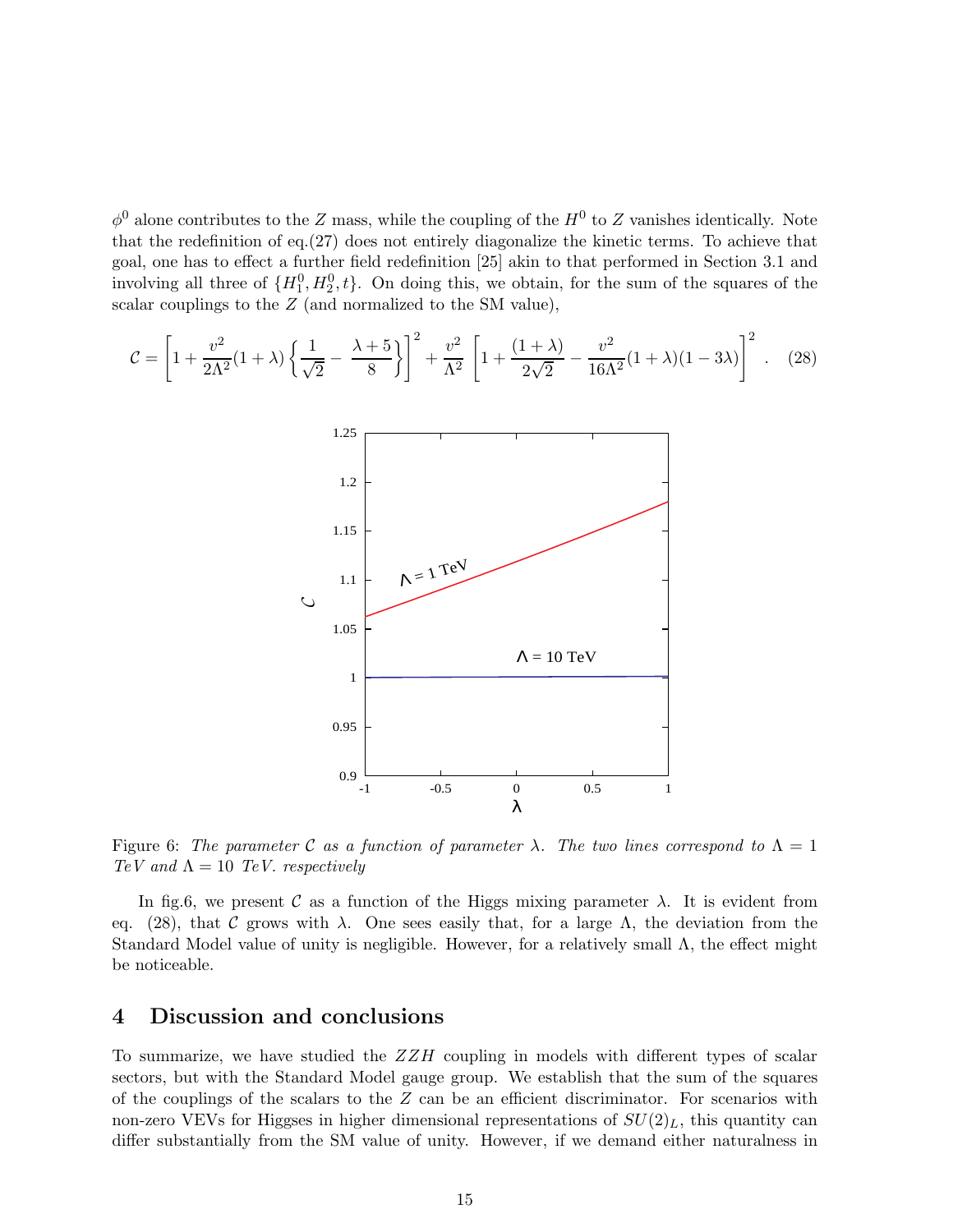the value for the  $\rho$ -parameter or demand that the top Yukawa coupling stays perturbative until GUT-scale, this parameter is restricted to values close to one.

In higher dimensional models with warped geometry, on the other hand, the effect of Higgscurvature mixing on this parameter may be quite significant. This remains true even after the constraints from perturbative unitarity are imposed. Thus, such a model would be clearly distinguishable from a "natural" multi-Higgs model provided the radion VEV is less than a few TeVs. Imposition of supersymmetry on such models, however, renders this measure largely ineffective. In either case, the radion, being a gauge singlet, does not contribute to fermion masses and consequently no constraints emerge from this sector.

Before we conclude, we would like to make some brief comments about the  $ZZH$  couplings in the recently proposed model of 'the littlest Higgs' [26]. The local gauge symmetry, at high energies, is enlarged to  $[SU(2) \otimes U(1)]^2$ . This is broken down to the familiar  $SU(2)_L \otimes U(1)_Y$ at a scale  $\Lambda \sim \mathcal{O}(\text{TeV})$ . The scalar potential at low energy is generated by mechanism very similar to that of Coleman and Weinberg [27] and the details have been presented in ref.[28]. The physical spectrum includes two neutral CP even, one neutral CP odd, one charged and one doubly-charged scalars. In contrast to the RS or SUSY-RS models, the extra scalars are not gauge singlets any more and all the fermions, in general, can have extra contributions to their masses of  $\mathcal{O}(v/\Lambda)$ . If we concentrate on the couplings of the two neutral CP-even Higgses to the pair of  $\mathbb{Z}_5$ , and calculate the quantity  $\mathcal C$  as we have done earlier, the expression looks qualitatively very similar to eq. (28). In other words, as we increase the scale  $\Lambda$ , the coupling of one of these states to a pair of  $Z$  tends to that of the SM case while the other decouples from SM. The results are similar to those for the SUSY-RS case.

### Acknowledgements

AD and KH thank the Academy of Finland (project number 48787) for financial support. DC would like to thank the Helsinki Institute of Physics for hospitality during the period the project was initiated and the Department of Science and Technology, Government of India for financial assistance under Swarnajayanti Fellowship.

# References

- [1] C.P. Burgess, J. Matias and M. Pospelov, Int.J.Mod.Phys. A17 (2002) 1841.
- [2] J. Ellis, G. Ganis, D.V. Nanopoulos and K.A. Olive, Phys. Lett. B502 (2001) 171; G.L. Kane, S.F. King and L.T. Wang, Phys. Rev. D64 (2001) 095013; S. Ambrosanio, A. Dedes, S. Heinemeyer, S. Su and G. Weiglein, Nucl. Phys. B624 (2002) 3.
- [3] A. Kundu and B. Mukhopadhyaya, Int.J.Mod.Phys. A11 (1996) 5221; D. Chakraverty and A. Kundu, Mod. Phys. Lett. A11 (1996) 675; Issues regarding a composite Higgs has been discussed in e.g., R. Godbole and P. Roy, Phys. Rev. Lett. 50 (1983) 717.
- [4] LEP Higgs working group, CERN-EP/2001-055.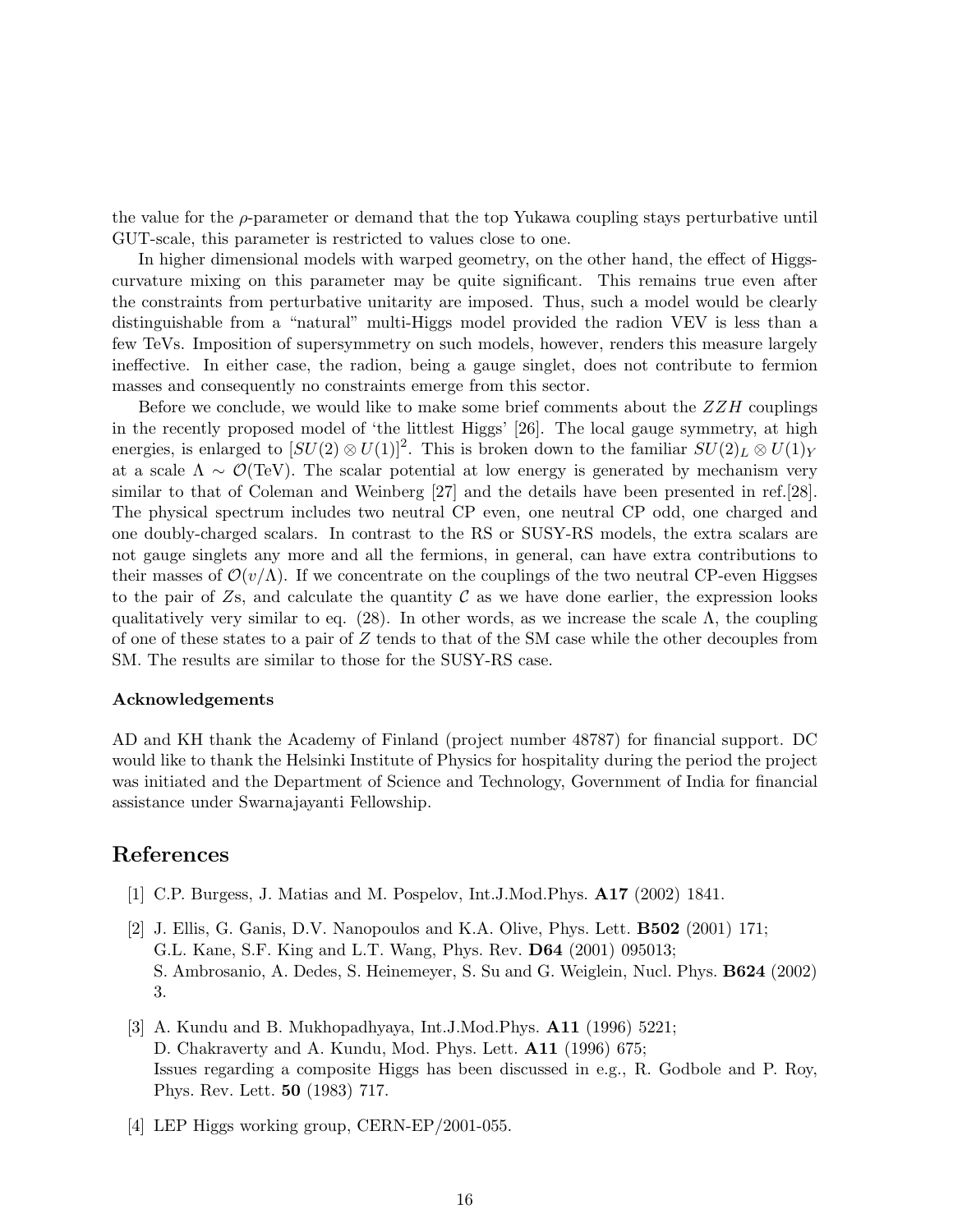- [5] J. Ellis, M.K. Gaillard and D.V. Nanopoulos, Nucl. Phys. B106 (1976) 292; J.D. Bjorken, Proceedings of the SLAC Summer Institute, 1976; B. Ioffe and V. Khoze, Sov. J. Part. Nucl. Phys. B9 (1978) 50.
- [6] D.R.T. Jones and S.T. Petcov, Phys. Lett. **84B** (1979) 440; R.N. Cahn and S. Dawson, Phys. Lett. 136B (1984) 196.
- [7] D. Zeppenfeld, R. Kinnunen, A. Nikitenko and E. Richter-Was, Phys. Rev. D62 (2000) 013009; D. Zeppenfeld, contribution to APS/DPF/DPB summer study on the Future of Particle Physics, Snowmass 2001, hep-ph/0203206; A. Belyaev and L. Reina, JHEP 0208 (2002) 041.
- [8] K.J.F. Gaemers and G.J. Gounaris, Phys. Lett. 77B (1978) 379; A. Djouadi, J. Kalinowski and P.M. Zerwas, Z. Phys. C54 (1992) 255; M. Martinez and S. Orteu, in  $e^+e^-$  collisions at TeV energies, DESY 96-123D (June 1996), p. 75.
- [9] S. Weinberg, Phys. Rev. Lett. 37 (1976) 657.
- [10] H. Georgi and M. Machacek, Nucl. Phys. B262 (1985) 463; R.S. Chivukula and H. Georgi, Phys. Lett. 182B (1986) 181; P. Galison, Nucl. Phys. B232 (1984) 26; M.S. Chanowitz and M. Golden, Phys. Lett. 165B (1985) 105; J.F. Gunion, R. Vega and J. Wudka, Phys. Rev. D42 (1990) 1673.
- [11] D.V. Nanopoulos and K. Tamvakis, Phys. Lett. **113B** (1982) 151; A. Masiero, D.V. Nanopoulos, K. Tamvakis and T. Yanagida, Phys. Lett. 115B (1982) 380.
- [12] K. Desch and M. Battaglia, LC-notes, LC-PHSM-2001-053 (2001); A. Chalov, A. Likhoded and R. Rosenfeld, J.Phys. G29 (2003) 337; V. Braguta, A. Chalov, A. Likhoded and R. Rosenfeld, Phys.Rev.Lett. 90 (2003) 24180.
- [13] K. Hagiwara et al., Phys. Rev. D66 (2002) 010001.
- [14] N. Arkani-Hamed, S. Dimopulous and G. Dvali, Phys. lett. B429 (1998) 263; I. Antoniadis et al., Phys. Lett. B436 (1998) 257.
- [15] L. Randall and R. Sundrum, Phys. Rev. Lett. 83 (1999) 3370; ibid 83 (1999) 4690.
- [16] M.A. Luty, R. Sundrum, Phys. Rev. D 62 (2000) 035008; ibid D 64 (2001) 065012.
- [17] T. Kobayashi and K. Yoshioka, Phys. Rev. Lett. 85 (2000) 5527; Z. Chacko and M.A. Luty, JHEP 0205 (2002) 047.
- [18] W. Goldberger and M. Wise, Phys. Rev. Lett. 83 (1999) 4922; Phys. Lett. B 475 (2000) 275.
- [19] G.F. Giudice, R. Rattazzi and J.D. Wells, Nucl. Phys. B 595 (2001) 250.